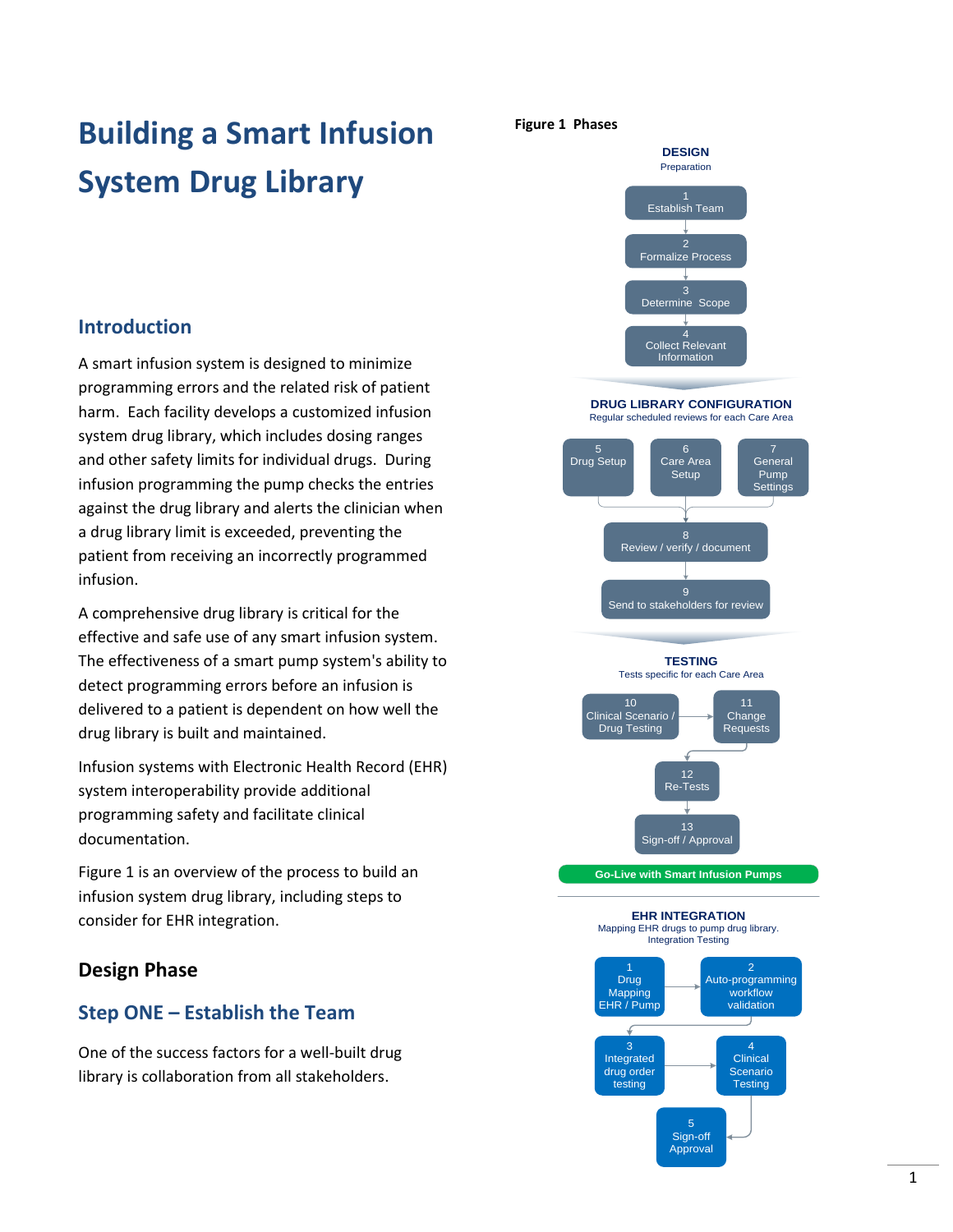Building a drug library is a team approach and is not to be undertaken by one individual. Consider including the following key stakeholders:

### *Pharmacy*

- Pharmacy admixing/compounding representative
- Clinical pharmacist representative for each unique clinical care setting
	- o Pediatrics/neonatology
	- o Oncology
- Pharmacy & Therapeutics (P&T) committee representative
- Pharmacy representative for the EHR system (pharmacist informaticist)

### *Nursing*

- Nurse educators
- Nursing manager/representative for each clinical care area
- Nursing representative for EHR system (nursing informaticist)

### *Prescriber*

- Prescriber representative from a critical care unit
- Prescriber representative from a general medicine unit

### *IT resource*

IT representative with knowledge of the organization's wireless infrastructure

### **The Team**

### *Pharmacy drug library leader*

The leader for the drug library build should be a pharmacist with in-depth knowledge of the organization's drug formulary and intravenous infusion policies and procedures. The pharmacy leader must have readily accessible current drug reference materials and an understanding of pharmacy admixing practices and procurement. The leader should also be familiar with using Microsoft Windows software. This individual leads the development of the drug library, is responsible for

entering drug records into the software provided by the pump vendor, and facilitates review meetings with stakeholders.

### *Nursing drug library leader*

The nurse leader must have current clinical experience in infusion therapy and will serve as the lead nurse resource for the pharmacy drug library build.

### *Pharmacy admixing/compounding representative*

This pharmacy team member provides expertise in how IV drugs are prepared, common formats for each IV medication, typical container fill volume, stability data, clinical care settings where medications are used, and label information affixed to the container. This person is instrumental in supporting the standardization of concentrations during the drug library build process (see section on Drug Concentration).

### *Clinical pharmacist representative for each care area*

This pharmacy team member provides information on indications for drugs prescribed, common dosing and dosing methods and references to dosing limits. He or she confirms consistency to formulary and policies and procedures.

### *P & T Committee pharmacy representative*

This individual serves as a liaison for the drug library development team, provides progress updates to the P&T Committee and ensures consistency between infusion practice and drug library setup.

### *Pharmacy representative for EHR system*

This individual provides knowledge of the organization's formulary, preset drug admixtures and commercially available premixed IV products, and knowledge of prebuilt order sets within the EHR system. This person supports consistency between the organization's formulary and the infusion system drug library and ensures all drug entries are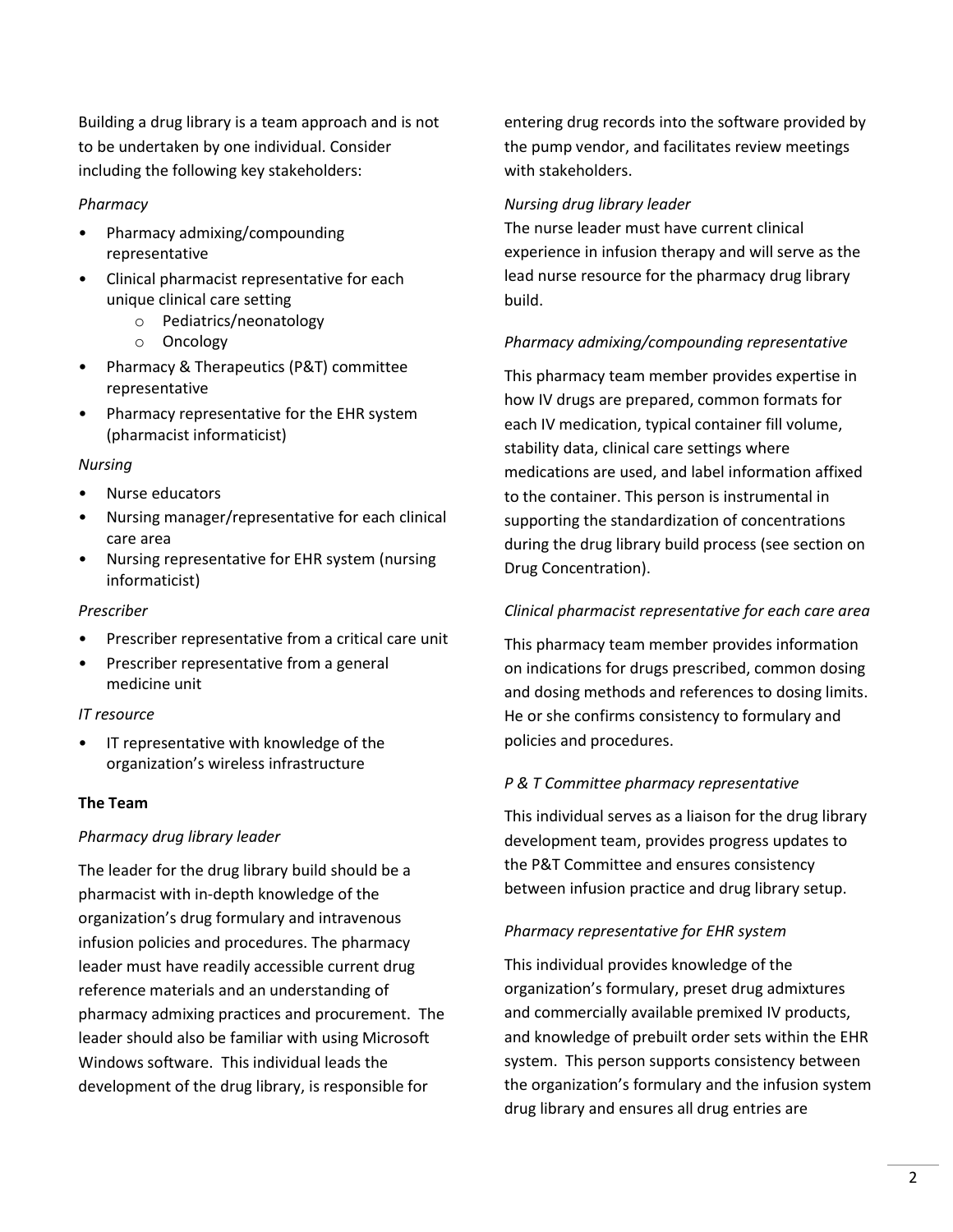consistent with order sets in the EHR. Additionally, this individual is responsible for mapping (associating) all IV medications from the EHR to the infusion system drug library and ensures alignment with systems such as automated dispensing cabinets and IV workflow management system.

#### *Nurse educator*

This critical member provides expertise in current infusion delivery practices and ensures that all affected policies and procedures are updated. This individual is responsible for organizing hands-on education for nurses, anesthesia providers, and pharmacists during the implementation of the new infusion system.

### *Nurse managers/representative for each clinical care area*

These members provide insight into current infusion practices and are directly involved with the drug library build in providing input and participating in drug library reviews.

#### *Nurse representative for EHR system*

This individual provides expertise for nursing workflow between the EHR system and infusion system programming and ensures that all clinical scenarios related to drug orders and other related interaction with the EHR system are considered. This individual provides detailed understanding of required clinical documentation in the EHR for infusions delivered using an infusion pump.

#### *Prescribers*

Prescribers provide insight into prescribing practices such as intended therapy, route of administration, drug and concentration selection and dosing methods. They are critical in supporting standardization of concentrations during the drug library build process in addition to standardization of order sets within the EHR system.

#### *IT representative*

This member provides expertise on the IT infrastructure to support the secure connection of the infusion pumps to the hospital wireless network, as well as ensures the appropriate server architecture is in place for wireless distribution of the drug library to the infusion pumps. In addition, this person will support the technical aspects of Bedside Barcode Medication Administration (BCMA) for integration of the infusion pump into the EHR.

### **Step TWO – Formalize the Process**

It is important to establish formal processes for approving the drug library as well as managing *change requests* (CR) and *new requests* (NR) for any drug library revisions, both for the EHR system and the infusion system drug library. Changes to one system need to be aligned to ensure consistency and patient safety. This will ensure a robust history file and audit trail for all edits to the drug library.

### **Step THREE – Defining the Scope**

Identify all medications that will be delivered using the infusion system. Consider taking a broad approach first and then reviewing specifically for each drug or classes of drug and care area setting (see Figure 2).

All medications and fluids should be delivered using a smart infusion system whenever possible.

Your assessment may be based on the following:

#### *Drug format / container*

- Chemical and physical properties
- Fill volume and container type and size
- Intended therapy and patient population
- Other ancillaries required for administration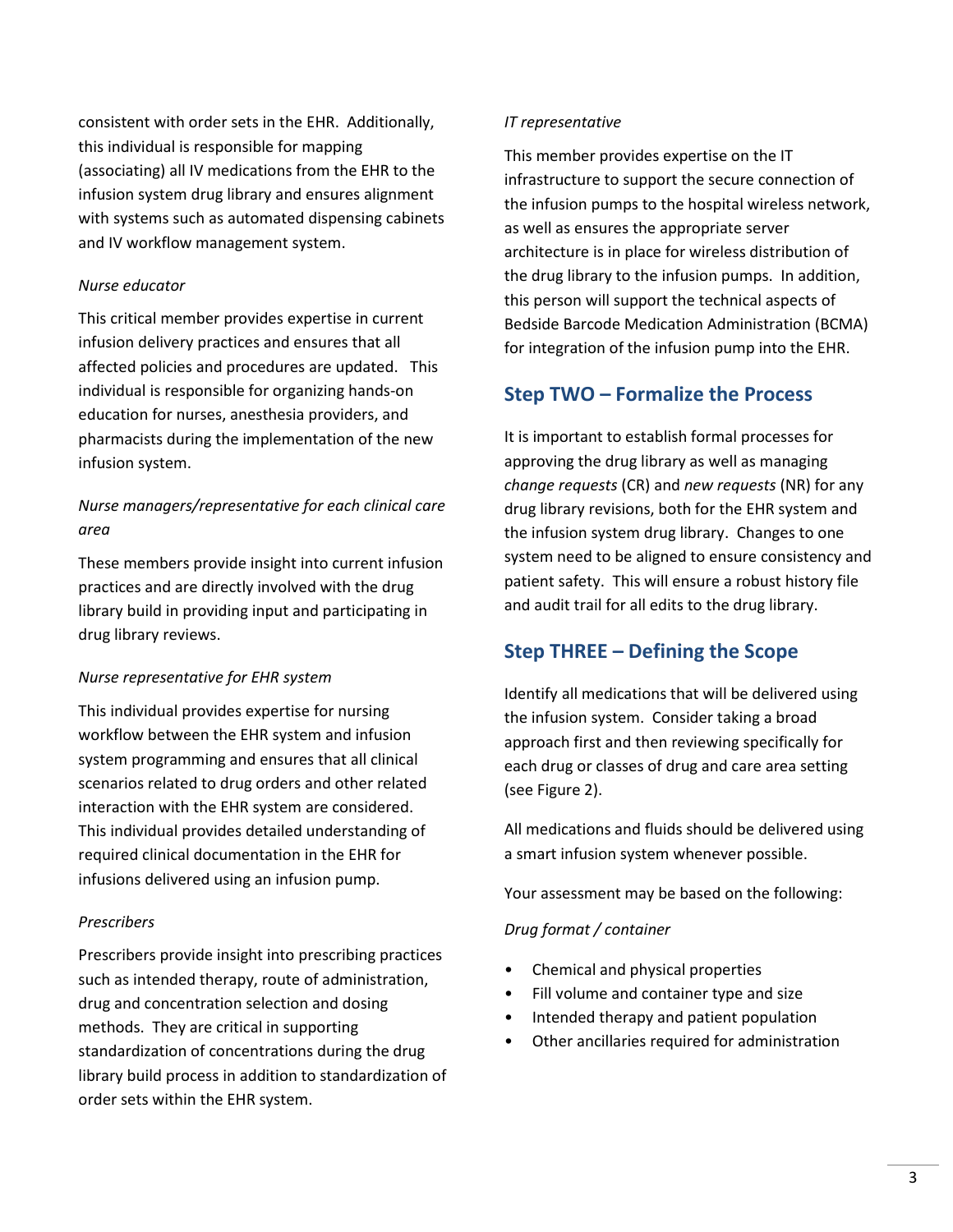### *Delivery of infusion*

- Route of administration
- Dosing units
- Dosing method
- Flow rate and accuracy requirements
- Continuity of flow requirements
- Drug compatibility with approved pump administration sets

### **Figure 2 Defining the scope**



### *External environment*

• Identify clinical care area settings where this drug is intended to be infused

Figure 2 offers some examples to consider when evaluating drugs to be used with the infusion pump system.

In addition, each drug must be reviewed for how it is currently being infused, the safety and effectiveness of the current infusion method and the potential impact of any changes to the current delivery method.

# **Step FOUR – Collecting Relevant Information**

Gather the necessary information to initiate a drug library build that is consistent with current practice and hospital policies and procedures.

The following are suggestions of data to collect:

### *Medication ordering/administration*

- Standard order sets for each medication and/or therapy
- EHR interoperability workflow; autoprogramming initial dose and dose changes
- List of IV medications admixed by nursing and admixing chart used by nursing
- Medications administered as a bolus via continuous infusion bag, separate product, via syringe pump
- Medications administered via patient-controlled analgesia (PCA)
- Hospital's IV Manual
- Hospital's Policy and Procedures Manual
- Hospital's Formulary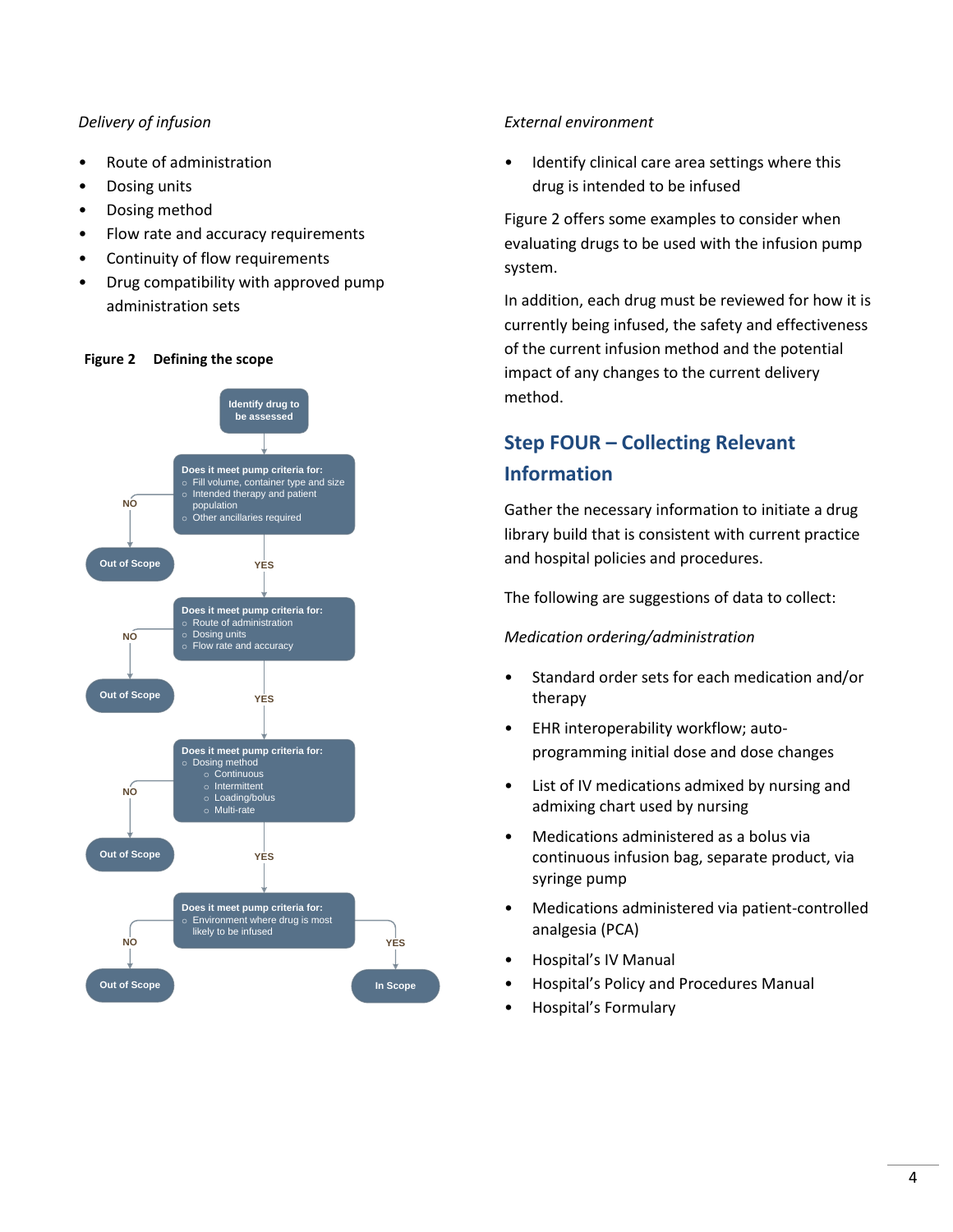### *Pharmacy*

- IV admixing/compounding chart
- Drug library/formulations/drug label/usage data from your Pharmacy IV Workflow management software (DoseEdge, BD Cato<sup>™</sup>, ScriptPro®, I.V. Soft®, Pyxis® IV system etc.)
- Drug library/formulations/drug label/usage data from your Automated IV Compounding system  $(RIVA^{TM}, I.V. Station^{TM})$
- List of commercially available premixed medications purchased
- List of medications purchased from outsourced compounding suppliers
- Back order status and history for IV medications

### *Medication Safety Committee*

- Sentinel events and medication error reports
- Trending data and specific case reports related to medications

### *References (suggested)*

- Manufacturer's Prescribing Information
- American Hospital Formulary System (AHFS) for US region
- British National Formulary (BNF) for UK region
- Australian Pharmaceutical Formulary and Handbook (APF) – Australia region
- Lexicomp® drug information
- Micromedex<sup>®</sup> drug information
- Pediatric Injectable Drugs (The Teddy Bear Book)
- First Databank Infusion Knowledge™ content
- Standards or guidelines from recognized professional organizations, e.g. Institute for Safe Medication Practices (ISMP), American Society of Health-System Pharmacists (ASHP), and Association for the Advancement of Medical Instrumentation (AAMI)

#### **How to use the data collected –** *Overview*

#### *Medication ordering/administration*

Reviewing order sets is critical to ensure each drug is configured appropriately in the drug library. It is important that the way a drug is prescribed matches exactly the way the drug can be programmed on the pump. This also provides an excellent opportunity to review and confirm that current practice is consistent with your hospital IV Manual, Policy and Procedures and EHR prescriber ordering system.

### *Pharmacy*

The information collected from pharmacy provides important data on drug formats, concentrations, dosing units and commonly prescribed dosages. Usage data may help in identifying opportunities for standardization. The drug library from your pharmacy compounding system must be consistent with the infusion pump drug library, ensuring all drugs prepared match exactly what is available on the pump, allowing the clinician to select the correct drug name and to program the infusion correctly.

A review of drug shortages is important to determine if additional drug concentrations are required to be included in the drug library to manage these situations.

### *Medication Safety Committee*

It is important to review and understand sentinel reports and medication error reports and take these into consideration to ensure mitigations are incorporated into the drug library, where applicable.

#### *References*

Create a datasheet to document references used for each drug record in the drug library. Your organization's IV Manual, Policies and Procedures Manual and Formulary should be your primary sources as these reflect your facility's current,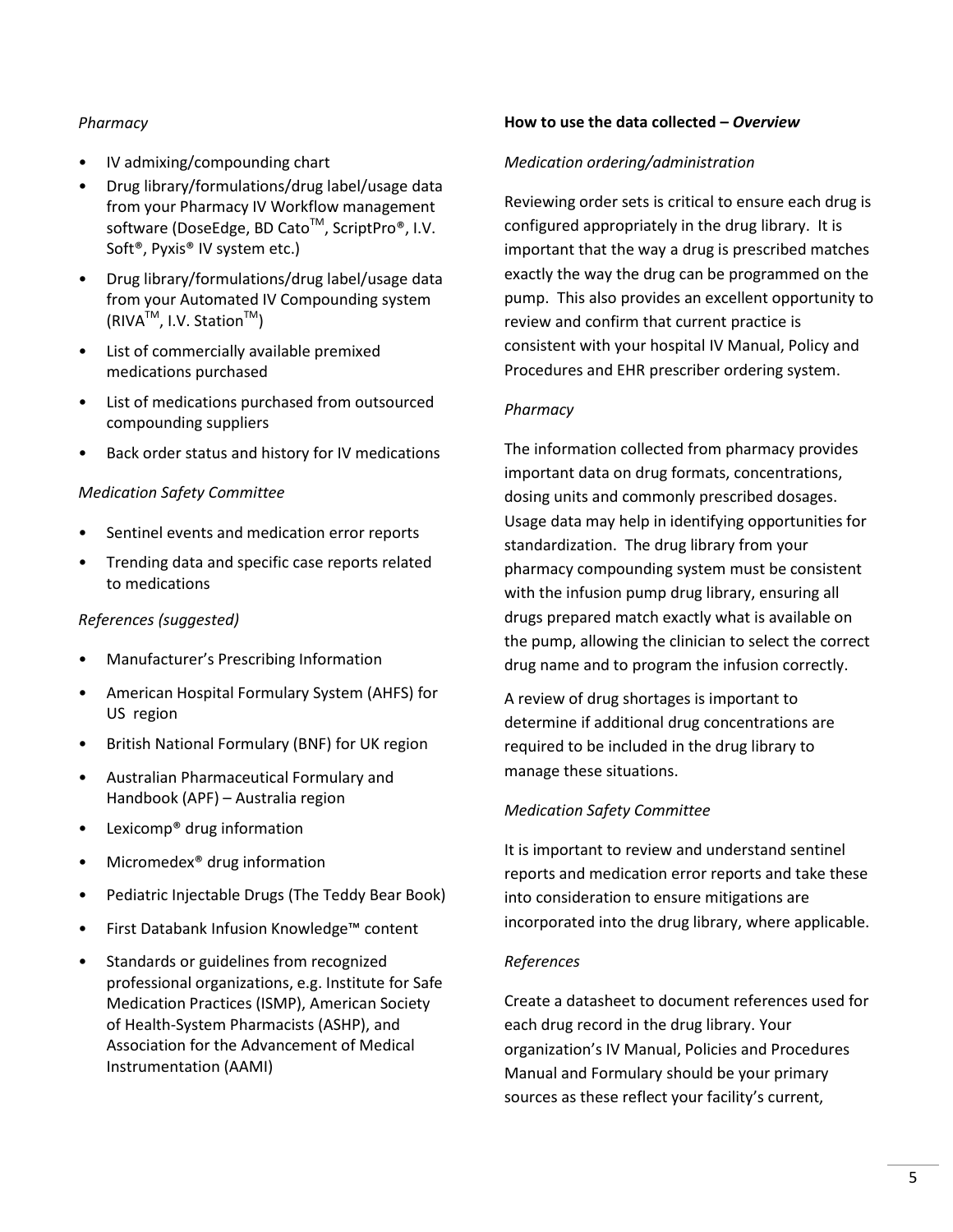approved practices. Other references used should be current clinically and professionally recognized references.

### **Drug Library Configuration Phase**

# **Step FIVE – Drug Setup**

Depending on your infusion system's drug library software, you may be required to complete certain steps in sequence.

Here are a few options to consider:

### **Example 1:**

- Create a master drug list
- Create clinical care area profiles
- Associate drugs to a care area profile and customize settings

### **Example 2:**

- Create the clinical care area profiles
- Create records for all drugs in one care area and customize settings
- Copy drugs from one care area profile to another and customize
- Copy a care area profile to create a new care area profile with an identical drug list, and then customize the drug parameters for the new care area

### *Container Type / Pump Delivery Module*

If the infusion system includes more than one type of delivery module, determine how each drug is to be delivered, the container type and size. If a drug can be delivered using more than one module, ensure that this drug is set up accordingly.

### *Drug Name*

Entering the correct drug name into the drug library is critical to minimizing confusion during pump programming. Drug name consistency throughout

the medication order/administration pathway is crucial to minimizing medication errors.

Things to consider when determining drug name setup:

a) IV Fluids

IV fluids should be entered into the drug library by chemical name and composition (e.g., NaCl 0.9%, Dextrose 5%, Lactated Ringers) to provide appropriate identification and accurate selection when programming a fluid therapy infusion. Names used in the drug library should be consistent with the names used in the EHR system. The composition, volume and rate of administration are critical attributes for administering each fluid therapy safely and as intended.

b) Generic Name vs Brand or Trade Name

Typically, a drug's generic name is used for the name in the drug library. Brand or Trade names may change when hospital's purchasing agreements change or during interim supply issues. ISMP recommends that all medicationrelated products be listed by generic name using all lowercase (unless using tall man letters as mentioned below) as the primary expression of drug nomenclature, ensuring that each matches US Food and Drug Administration (FDA) approved nomenclature and consistent with electronic health records and packaged labels.

### Upper and Lower Case Letters (Tall man lettering)

Incorporate ISMP and Food and Drug Administration (FDA) tall man lettering (a combination of upper and lower case lettering for drug names) to differentiate look-alike and sound-alike drug names. Review sentinel events and medication incident reports to determine if any incidents occurred that may have been related to how the drug name is displayed.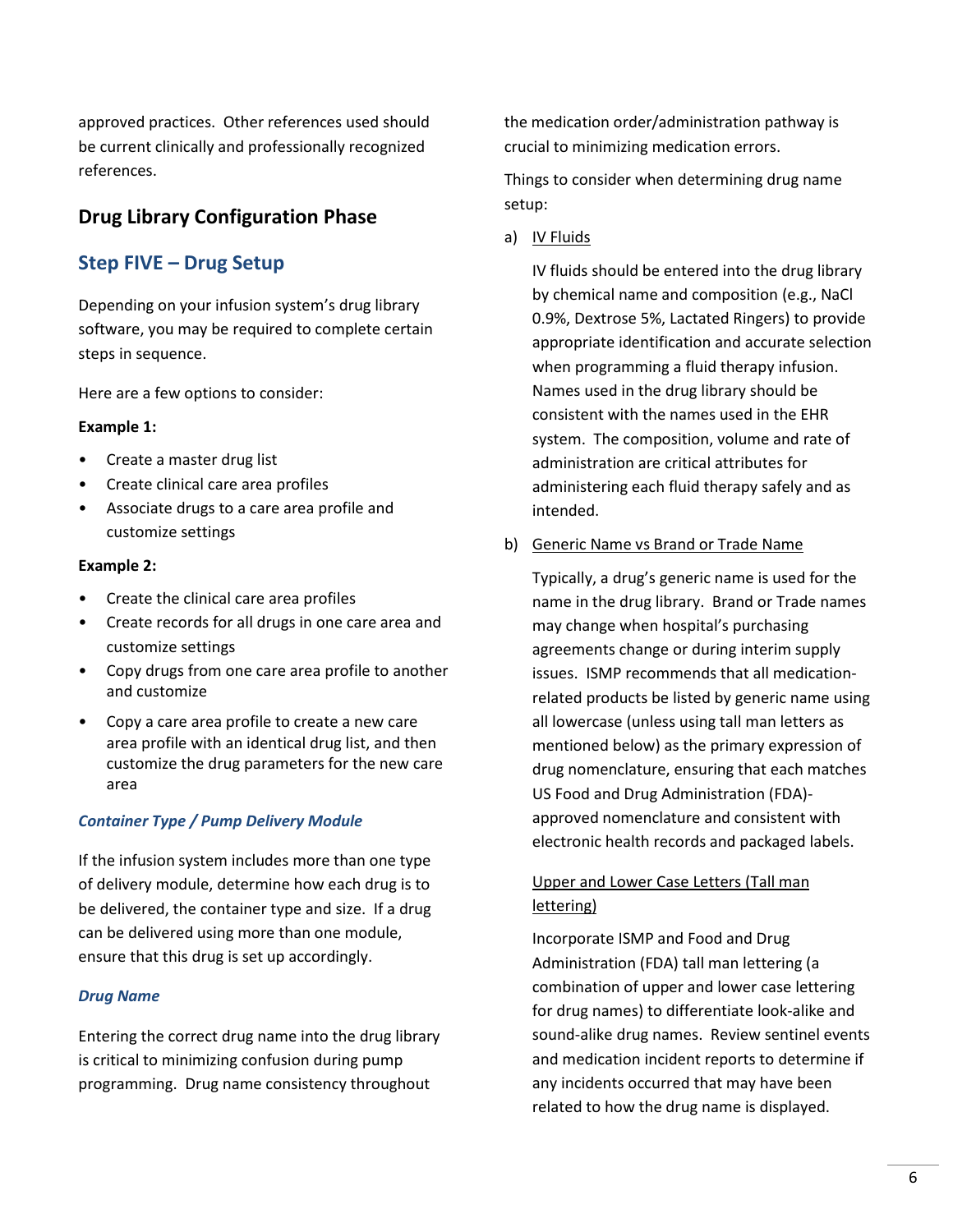### c) Label on Admixture, Premixed or Outsourced Compounded Product

Review how the drug name is displayed on the label that is applied to the admixture or the label on commercially available premixed or outsourced compounded product. The drug name in the drug library should match exactly how it is displayed on the label. This will minimize confusion for the clinician and allow the selection of the correct drug when programming the infusion pump.

### d) Preprinted Order Sets or EHR Order Sets

Review the order sets for each drug and ensure the drug name displayed is consistent with the drug name in the infusion pump drug library. This will support correct drug selection during pump programming.

e) Number of Characters Exceed Drug Name Limit

In situations where the full drug name exceeds the character limit in the drug library software, ensure that the condensed drug name is clear, consistent and easily recognizable.

### *Infusion Type*

For most infusion pump systems, there are two general infusion types that may be configured, continuous or intermittent.

Things to consider when determining the infusion type for the drug:

a) Intermittent infusion

Infusions that are delivered over a specified time, at prescribed intervals in small volumes of parenteral fluids. Typically, a drug volume ranging from 25 mL – 250 mL, and infused over 15 – 90 minutes at prescribed intervals.

b) Continuous infusion

A drug that is prescribed with a dose rate. The infusion continues until therapy is no longer required. Dose changes may be programmed during the infusion.

Evaluate each drug to ensure consistency with how the drug is prescribed and the dosing information included on the admixture/product label.

### *Delivery Method*

Depending on infusion type, there are different methods to programming and delivering an infusion with an infusion pump. The three (3) general methods are:

- *a) Primary Infusion*
- *b) Secondary Infusion (Piggyback)*
- *c) Multi-Step (ramping)*

It is important the drug record is configured to allow clinicians to program the pump with the correct delivery method. Review your organization's IV Manual/Formulary, Policies and Procedures Manual, and EHR order sets to ensure compliance and consistency.

### *Primary Infusion*

These are typically continuous infusions such as titratable medications and IV fluids that are delivered through the primary administration set.

The drug library software may allow for various custom options for primary infusions such as:

o Primary or Secondary

Allows drug to be delivered as primary or secondary infusion.

- o Primary only, secondary not allowed
	- Drug can only be programmed as a primary and cannot be interrupted by a secondary infusion (e.g. high-alert drugs).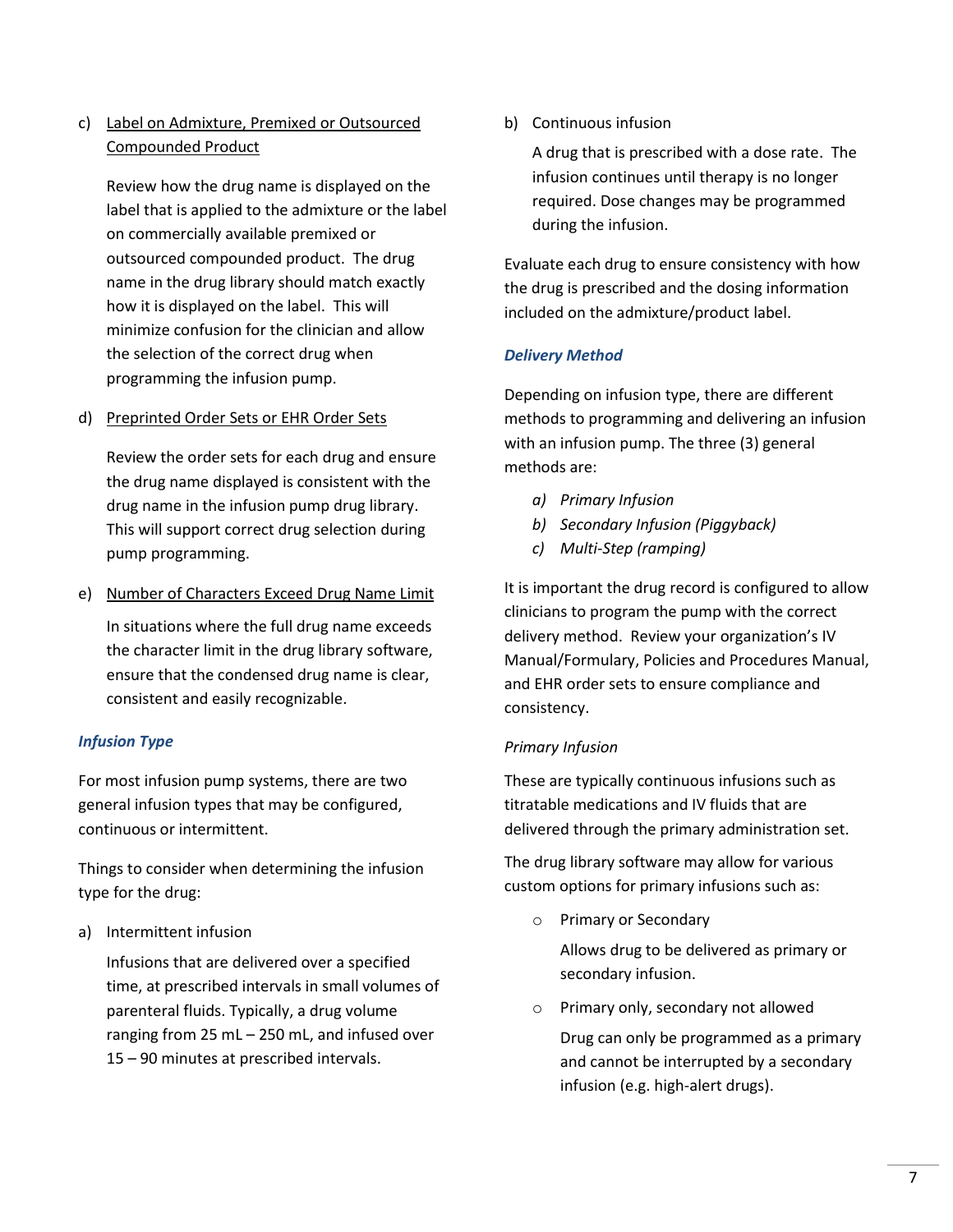o Primary only, secondary allowed

Drug can only be programmed as a primary and a secondary is allowed to interrupt this infusion (e.g. IV fluids such as NaCl 0.9%).

### *Secondary Infusion (Piggyback)*



Secondary (piggyback) infusions are delivered through an established pathway of a primary infusion.

Most large volume infusion pumps require a minimum height differential between the secondary and primary bag (Figure 3). No secondary infusions should be connected to high-alert primary continuous infusions. Consult your infusion system user manual for correct setup procedures for secondary infusions.

### **Note:**

- o Refer to the drug manufacturer's full prescribing information to confirm drug compatibility, volume and delivery rates are suitable for secondary delivery.
- o Certain infusion pumps may allow for concurrent delivery of primary and secondary infusions.

### *Multi-Step Infusion*

This allows the drug to be programmed on the pump to run at sequential dose rates. The infusion pump transitions from one dose rate to the next as programmed.

A callback option that alerts the clinician when a step in the infusion is completed may be available or the multi-step infusion may transition from step to step without an alert. Refer to your organization's formulary and drug manufacturer's full prescribing information to determine if multi-step use is appropriate.

**Note:** Consider if patient monitoring is required to confirm if a dose change is appropriate.

### *Clinical Application*

Your drug library software may have an option for labeling drugs with multiple concentrations to differentiate how each concentration is used or how it is programmed on the pump. This information can provide further guidance for the clinician during pump programming. This clinical application feature for known infusion systems is referred to as Clinical Use, Modifiers or Therapies.

The typical drug selection workflow on the pump with clinical application is:



Determine if a drug has specific uses for certain concentrations. If available, you may consider using the clinical application feature to help guide programming of this drug on the pump. For infusion systems with EHR integration, confirm that the clinical application configured is consistent with order sets in the EHR.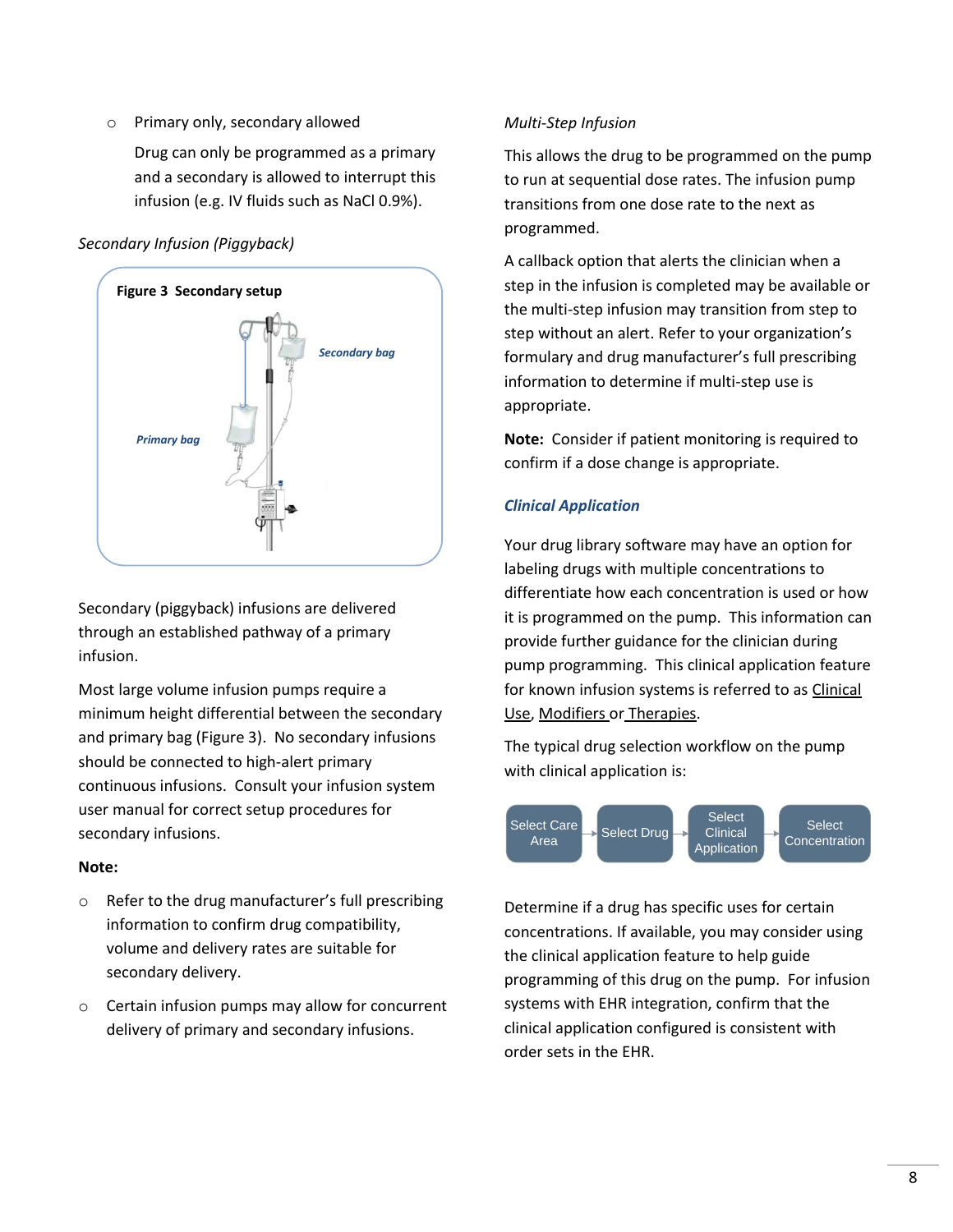### *Drug Concentration*

Drug concentrations should be standardized to minimize the number of concentrations required for each drug. Reducing variability in concentrations minimizes the risk of pump programming errors.

Things to consider when determining concentrations: (Figure 4)

#### **Figure 4 Determining drug concentration**



a) Review order sets and prescribing method for the drug

- b) Review how drug is prepared:
	- Commercially available premixed
	- Outsourced admixed
	- Pharmacy admixed
	- Nursing admixed

There are different ways to configure a drug concentration.

i. Drug Amount and Volume

The total Drug Amount and the total Volume of the admixture is defined. This method standardizes drug amount and volume and eliminates variability. Select the correct unit of measure for both the drug amount and the concentration to be displayed. The drug amount and volume should be consistent with the labeled information on the admixture or premix. If volume overfill needs to be included, you may include this in the total volume or default starting Volume To Be Infused (VTBI) for the drug (*see section on VTBI*). Ensure that this is consistent with labeled information on the container and EHR order sets.

ii. *X* mg/1 mL

This option is available for drugs where the concentration is fixed but no specified drug amount and volume is available. Select the correct unit of measure for the concentration.

iii. Undefined concentration

This option can be used when the drug concentration is based on patient variables and therapy, and is therefore not standardized. The clinician is required to enter the drug amount and volume during pump programming. Upper and lower concentration limits may be configured in the drug library. Select the correct unit of measure for the concentration. This feature for known infusion systems is referred to as variable or units only.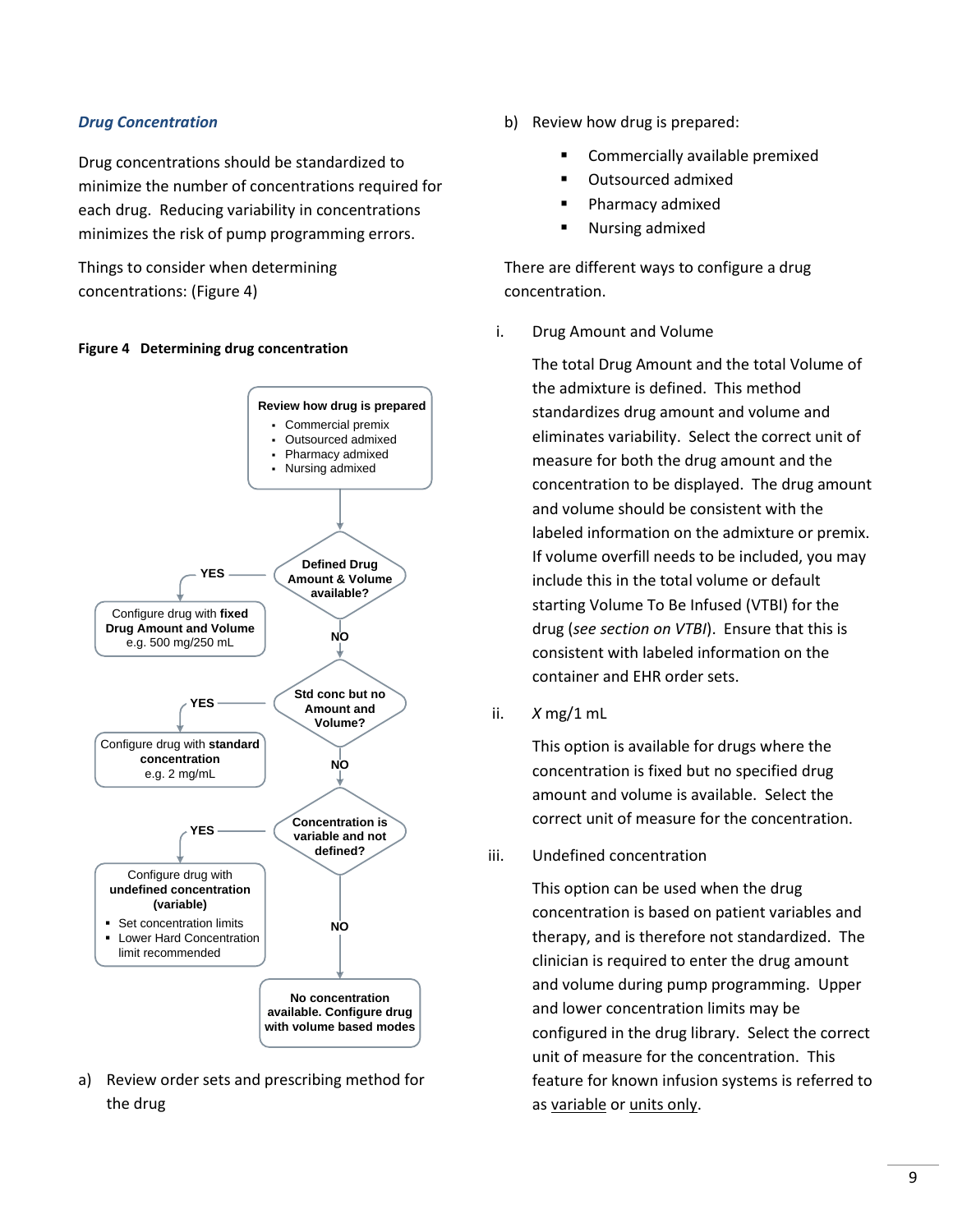**Note:** Consider configuring a lower hard concentration limit to prevent misprogramming, particularly for high-alert drugs. (See ISMP Medication Safety Alert! 2012. Smart Pump Custom Concentrations Without Hard "Low Concentration" Alerts. Also, ISMP Medication Safety Alert! 2008. Misprogramming PCA concentration leads to dosing errors.)

#### iv. Volume based modes

This option is available for drugs or fluids that are delivered based on a volumetric rate and are not concentration dependent. Example mL/hr.

### *Dosing Unit*

Select the dosing unit by which the drug will be prescribed. The dosing units available will be dependent on the unit of measure selected for the concentration in the previous step. It is critical that the dosing unit be consistent with EHR order sets for this drug and for the care area profile. Ensure the dosing unit is standardized for each concentration of the same drug.

#### *Dosing Ranges and Limits*

Upper and lower dosing limits provide the user with guidance during pump programming on the acceptable dosing range configured for the drug. Review the dosing limits in the EHR for each drug and ensure that limits are aligned between the EHR and infusion system drug library.

#### Upper and lower soft dose limits

- Provide common dosing range for the drug
- These limits may be overridden upon acknowledging the alert and confirming the dose entered

### Upper and lower hard dose limits

 These are the maximum and minimum dose allowed

 Hard drug library limits cannot be overridden or exceeded at the pump

### *Time Duration Limits* (Intermittent infusions)

Time duration limits are applicable to intermittent infusions and provide the user with guidance during pump programming on the time duration for delivering the drug.

### Lower Soft and Hard Time Duration Limits

 Alert the clinician if the time duration programmed is shorter than allowed. Lower time limits determine the maximum rate the infusion can be delivered.

### Upper Soft and Hard Time Duration Limits

 Alert the clinician if the time duration programmed is longer than allowed. Upper time limits determine the slowest rate the infusion can be delivered.

Soft and hard limits provide maximum safety benefits during pump programming. Limits should be based on your organization's formulary and practice as well as clinically- and professionally- recognized references for the drug.

Document all references used for traceability.

### *Volume To Be Infused (VTBI)*

The drug library software may have an option to set a default starting VTBI for the clinician during pump programming. If the drug amount and total volume are defined for the drug, the VTBI is typically equal to the total volume defined. If required, the volume overfill may be included in the VTBI value. The VTBI should not exceed the labeled total volume on the IV container.

### *Loading Dose / Bolus Dose Limits*

A loading dose is a comparatively large dose given at the beginning of treatment to rapidly achieve a therapeutic level of the drug. A bolus dose is similar, but it may be given at any time during the infusion.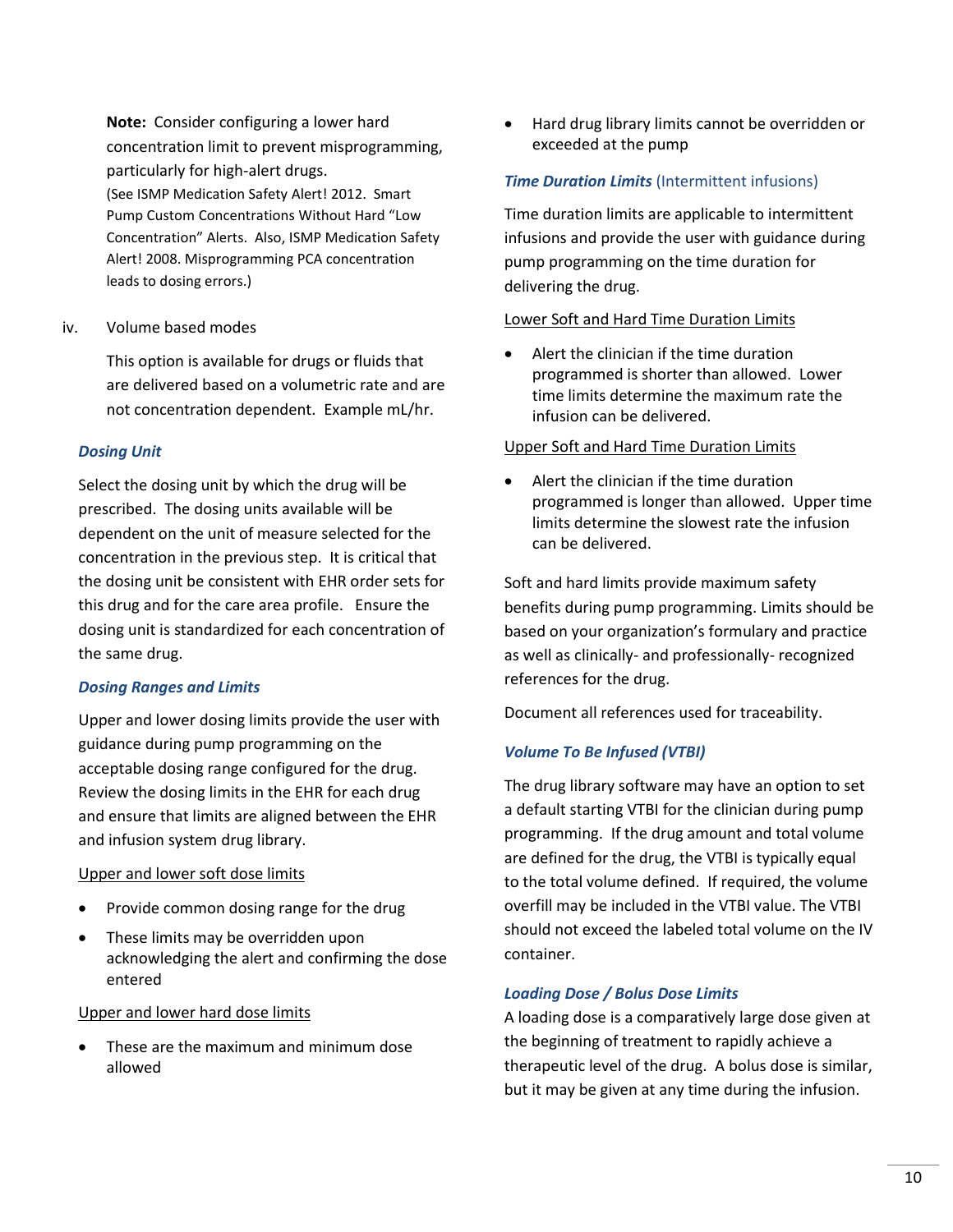Depending on your infusion system, these two terms may be used interchangeably.

Loading dose and bolus dose programming may be enabled for continuous infusions. When enabled, the loading and bolus dose are intended to be delivered from the same primary IV drug container.

The use of the bolus feature provides safety by specifying the amount given over a defined time duration. Enabling the bolus dose feature in the drug library prevents the unsafe practice of manually increasing the infusion rate to administer a bolus.

### Loading Dose/Bolus Dose Unit

- Dosing units are available as weight based or non-weight based
- Select the dosing unit by which the loading or bolus dose will be prescribed

### Loading Dose/Bolus Dose Limits

Limits for loading and bolus dose may be configured with the following:

- *Amount limits* Lower and Upper hard and soft limits for the total amount of load or bolus dose to be given at any one time
- *Time limits* Lower and Upper hard and soft limits for the time duration of delivering the load or bolus dose
- *Dose rate limits* Lower and Upper hard and soft limits for the administration rate

Certain infusion systems allow separate limits for loading dose and bolus dose.

### *Line Flush Limit*

The line flush feature may be available with your infusion system. This feature provides the clinician with the option to deliver the remaining volume in the IV container or tubing at the completion of an intermittent infusion. If available, set the maximum volume allowed for a line flush for each intermittent drug.

### *Drug Configurations*

Your drug library software may allow these settings to be configured for each specific drug or these may be available in the care area profile settings.

#### Dose or Rate Change (Titration) Limits

A limit may be configured for the incremental dose or rate change for each titration programmed during an infusion. *Percent Change limits* are based on the percentage of the dose increase or decrease from the current dose programmed.

Example, a 101% change limit will allow a dose change from 2 mg/hr to 4 mg/hr without triggering an alert. However, a dose change from 2 mg/hr to 5 mg/hr will trigger an alert notifying the user that the dose change limit has been exceeded.

Review titration protocols for all titratable medications for the following:

- Initial or starting dose
- Maximum dose to be given
- Dose increment by which to adjust and specific time interval for assessment/adjustment
- Therapeutic outcomes that are measurable to determine dosage adjustment

For all titratable medications set the percent change limit appropriately to ensure meaningful alerts during dose or rate changes.

### Keep Vein Open (KVO) Rate (mL/hr)

At the completion of the programmed infusion, the pump will infuse at the KVO rate configured for the drug or at the current infusion rate if it is lower than the configured KVO rate. KVO rate is intended to prevent clotting of the catheter when the programmed volume to be infused has been delivered. It is not intended as a therapeutic dose. Your drug library software may provide configurable KVO options specific to each drug.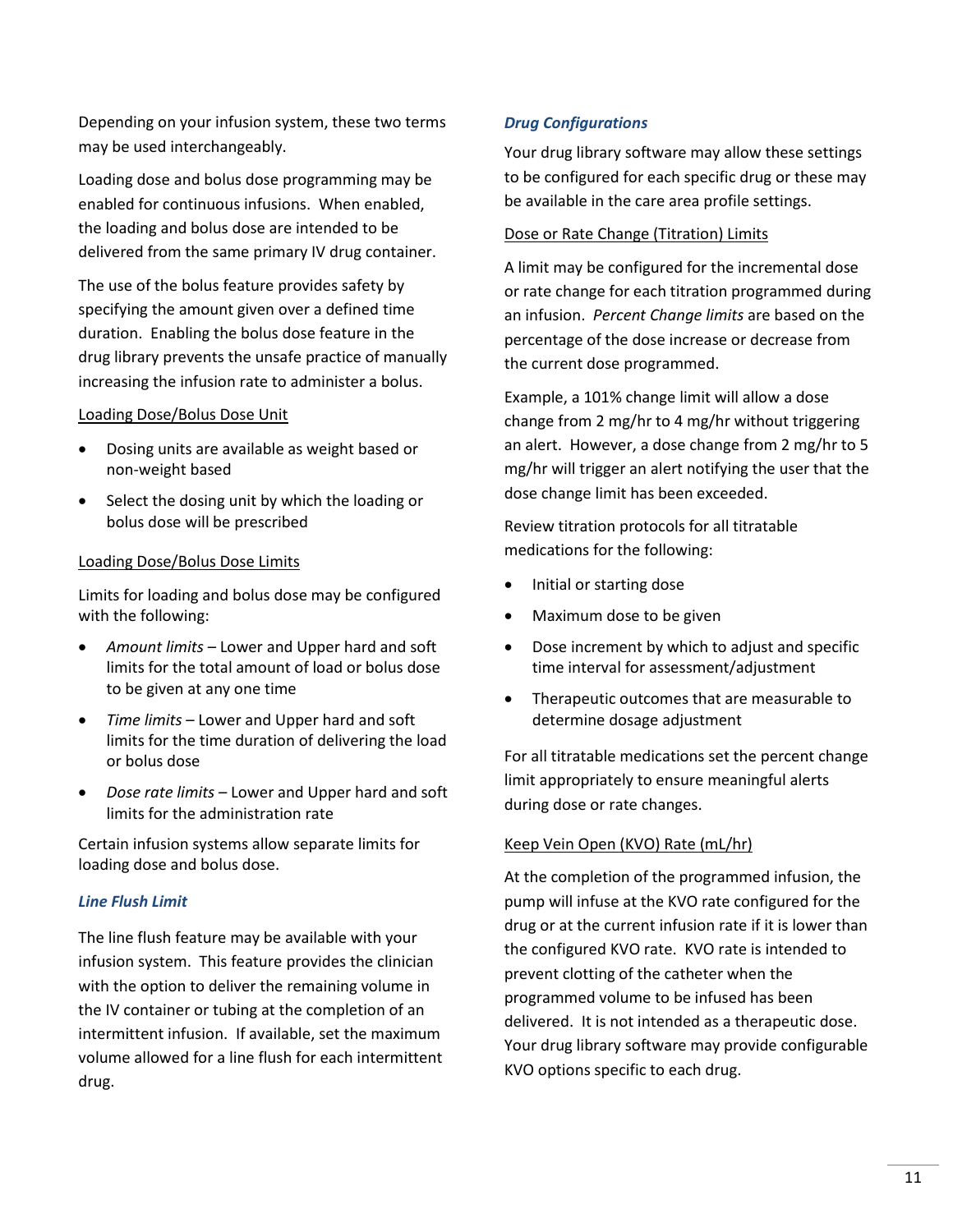Some examples are:

- Custom KVO rate for the drug
- Allow infusion to maintain the current flow rate when the programmed volume to be infused (VTBI) has been completed
- Do not allow a KVO rate, so the infusion is stopped once the programmed volume has been delivered

### Alarm audio settings

The volume of alarms may be configurable for specific drugs to help clinicians prioritize their response to an alarm based on the drug that is being infused.

### Delayed Start

An infusion may be programmed to start after a certain time has elapsed. Enabling this feature would allow the clinician to program an infusion to automatically start after the entered time delay has elapsed, without further clinician interaction.

### Bag Near End of Infusion Alarm

This alarm may be configured to provide a notification at a set time prior to the end of the programmed infusion. It may be used for critical medications to provide the clinician with an opportunity to obtain or prepare a new infusion for continuation of therapy. Your drug library software may allow custom settings for the notification time prior to the end of infusion or may be fixed at a certain time.

### Call Back Alarms

These alarms require the clinician to acknowledge and respond during an infusion. Callback alarm options that may be available are:

### Secondary Callback

 Notifies the clinician when a secondary infusion is completed. The clinician will need to respond and manage the infusion and determine next

steps. It may be enabled if specific monitoring or action is required when the secondary infusion is completed. The pump does not transition to the primary infusion automatically.

### Delay Start Callback

 Notifies the clinician when the programmed delay start time has elapsed. The clinician will need to respond and initiate the infusion as intended.

### Multi-Step Callback

 When a multi-step infusion is programmed, the callback will notify the clinician after each step has been delivered. The clinician will be required to respond and initiate the next infusion step.

### **Drug Setup Summary**

It is important that each drug is setup in the drug library to be consistent with how the drug is intended to be given, how it is prescribed and how it is labeled for the clinician (see Figure 5)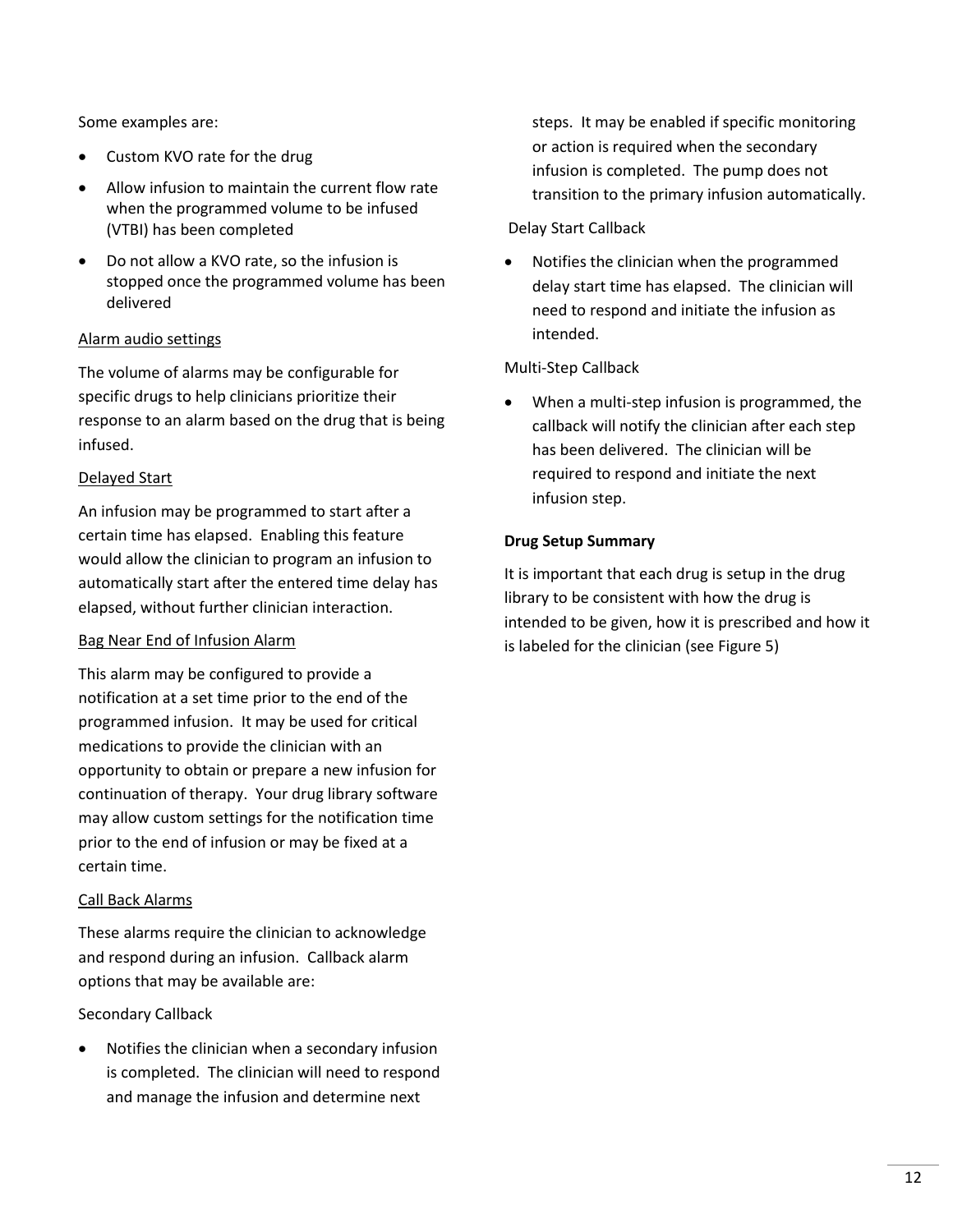#### **Figure 5 Drug setup summary**



### **Step SIX – Care Area Profile Setup**

A care area profile is a method of grouping drugs that are typically associated with a specific hospital area, nursing unit or patient population. Examples are Critical Care, MedSurg, etc.

### *Care Area Name*

Setting up appropriate care area names in the drug library is critical to minimizing confusion during pump programming. The care area name should be easily recognizable and consistent with hospital naming conventions and EHR profiles. Consistency is crucial to minimizing risks of medication programming errors as drug setups may be customized for a specified area. Accurate care area names will support the analysis of infusion pump data.

#### *Care Area Settings*

Care area settings are required for the infusion system and applicable to infusions programmed within that care area, whether manually or via auto-

programming. These settings are not specified in, nor sent from, the EHR system. Different infusion systems offer different configuration capabilities for setting up a care area profile. Settings at the care area level will apply to all infusions that have been programmed from the selected care area.

Depending on your infusion system, care area settings may include the following:

#### Patient Weight and Body Surface Area (BSA) Limits

Configurable patient weight and body surface area (BSA) lower and upper limits provide additional safety during programming for care areas with specific patient populations or for drugs that are dosed based on patient proportions.

An alert will display during pump programming notifying the clinician when a patient weight or BSA value entered exceeds the limit configured.

#### *Patient Weight/BSA value confirmation*

Enable this feature, where available, to confirm weight or BSA entry before running the infusion.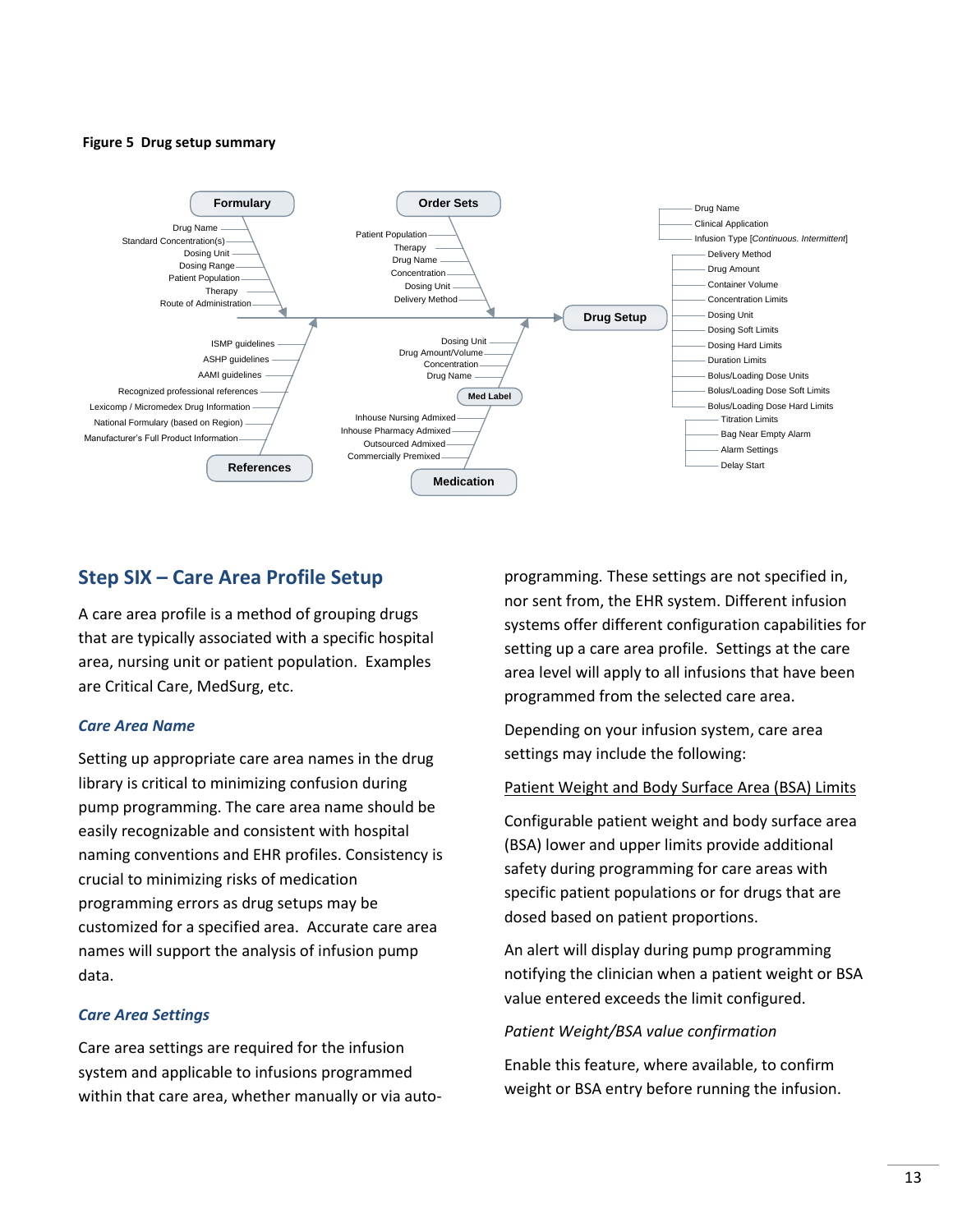#### Air in Line Sensitivity

If available, use this feature to select the threshold size of an air bubble to trigger an air-in-line alarm during an infusion. An air-in-line alarm will trigger for a single air bubble size that is greater than the set threshold. Select the appropriate sensitivity for the patient population within the care area.

### Keep Vein Open (KVO) Rate (mL/hr)

Your infusion system may allow drug specific KVO settings or it may be set at the care area level. The pump will infuse at the KVO rate when the programmed infusion is completed, or maintain the current programmed rate if it is lower. Enter the desired KVO rate for all drugs in the care area.

See *Drug Configurations* section for more information.

#### Downstream Occlusion Pressure

The downstream occlusion pressure sensitivity may be configurable for each care area profile. This is the pressure threshold that will trigger a downstream occlusion alarm during an infusion. The lower the value, the more sensitive the pressure detection.

#### Maximum Rate (mL/hr) Limit

The maximum infusion rate (mL/hr) may be configured for each care area profile. This is the maximum delivery rate allowed for any drug programmed within this care area.

#### Maximum Volume To Be Infused (VTBI) Limit

The maximum volume for a single infusion may be configurable for a specific care area. If configured, an alert will notify the clinician during pump programming if the VTBI entered for the infusion exceeds the maximum VTBI limit configured for the care area. Certain patient populations may require a limit on the volume of fluid to be administered for a single infusion.

#### Auto Keypad Lock

If available, this feature provides the option for the pump to automatically lock the pump keypad after the infusion has started to prevent tampering. The keypad may only be unlocked with the assigned code.

#### Priming Volume Feature

Enabling this optional feature for primary intermittent infusions (if available) allows the clinician to subtract the volume of fluid used to manually prime the administration set and automatically adjusts related infusion parameters during pump programming.

### **Step SEVEN – General Pump Settings**

These configurable settings apply to all pumps, regardless of the care area profile selected. The following options may be available:

#### Keypad Lock Code

This security code is used to lock the keypad manually and unlock the keypad when locked.

#### Wireless Options

Battery and AC Sleep Mode (if available)

Select the time interval for the infusion pump to automatically check for drug library updates. The drug library check will occur at these intervals when the pump is off and plugged into AC outlet or on battery. Note that the pump will continuously check for drug library updates when the pump is on.

Location Services (if available)

When a location system is used, you may select the time interval of when the pump will report its location and pump status information to the location system.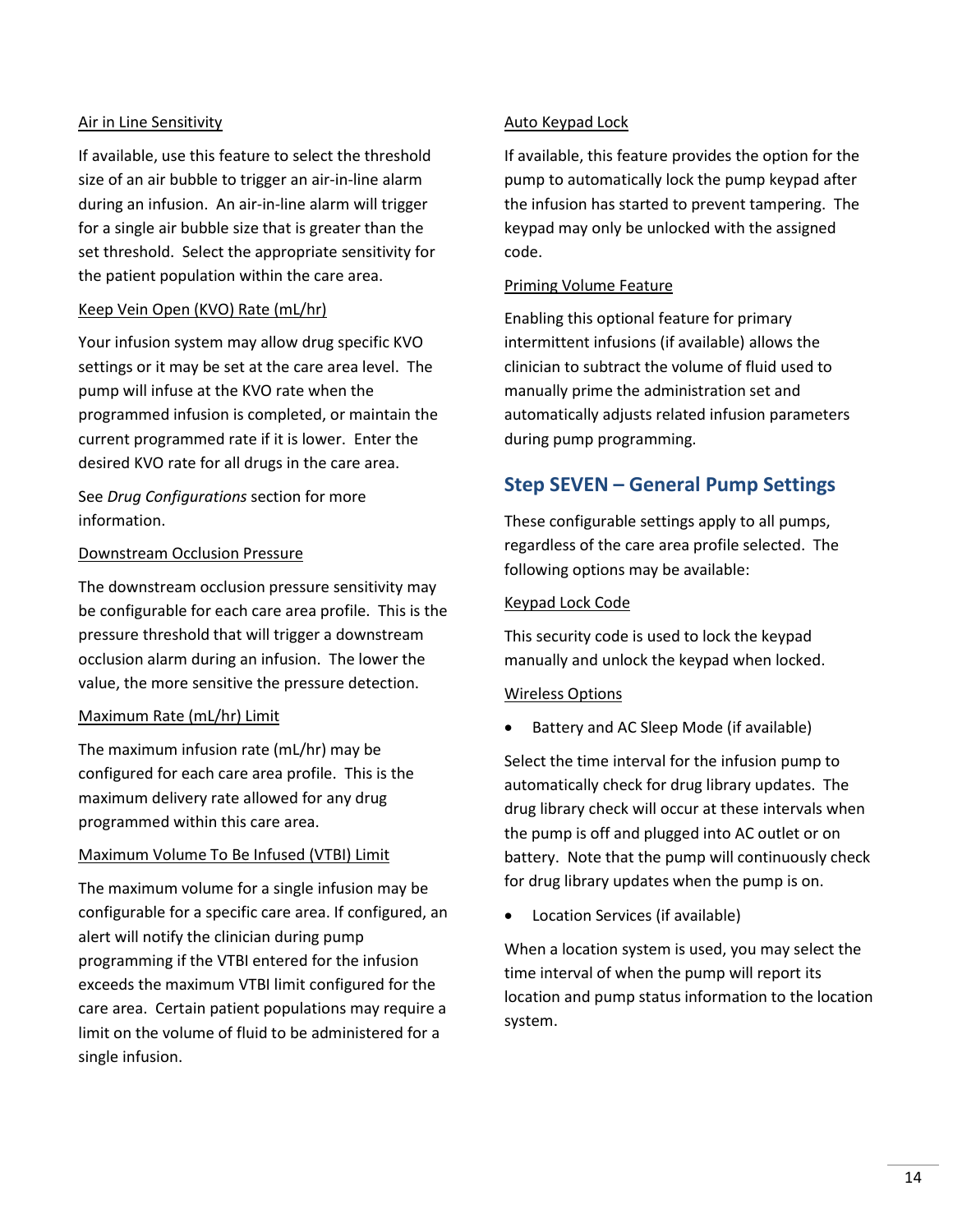# **Step EIGHT – Review, Verify and Document**

It is important that each drug setup and configuration be reviewed, verified and documented with appropriate supporting references to ensure compliance with current accepted clinical practices. This provides evidence-based data and traceability for each drug setup and will help in evaluating potential change requests.

## **Step NINE – Stakeholders Review**

Once the drug library build has been completed, the next step is a review by key stakeholders. Nursing, Pharmacy and Physician representatives for each care area should review all drugs and parameter settings configured for their care area. Any change request or new drug requests should follow the formal process that was established earlier on. This important review step will help support and expedite the drug library testing phase.

### **Test Phase**

# **Step TEN – Clinical Scenario / Drug Testing**

Once the drug library is completely built and reviewed by the drug library development stakeholders, it needs to be tested on pump in a non-patient environment. Clinicians should program each drug in each care area to assess the library for completeness and accuracy. Common clinical scenarios as well as alternate workflows and edge cases such as limit violations should be performed.

Preprinted order sets and EHR order sets should be available for all drugs to be test programmed on the infusion pump. Examples of how each drug admixture is labeled should also be available to ensure consistency with the information displayed

on the label and how the drug is setup in the infusion pump drug library.

Clinical scenarios, along with order sets and drug labels should be specific to each care area profile to be tested.

Representative clinicians for each care area should be involved in test programming care area-specific clinical scenarios.

It is important that each drug configured in each care area is tested for accuracy and consistency with order sets and information on the admixture label. All parameters should be evaluated, including but not limited to:

- 1. Primary or secondary infusion
- 2. Continuous or intermittent
- 3. Concentration(s) configured
- 4. Dosing units and safe dosing limit range
- 5. Starting default values
- 6. Availability of loading or bolus programming
- 7. Titration programming

### **Step ELEVEN – Change Requests**

Revisions to the drug library should comply with the established process of managing change requests and new requests for additions to the drug library. This will provide the necessary documentation and audit trail for any revisions to the drug library.

### **Step TWELVE – Re-testing**

All changes and new additions to the drug library need to be tested to ensure changes were made as intended and new additions were configured correctly. Follow steps TEN for testing.

### **Step THIRTEEN – Sign-off and Approval**

Once testing has been completed successfully, the drug library is now ready for final approval. Follow the established approval process to ensure all key stakeholders are involved and accountable.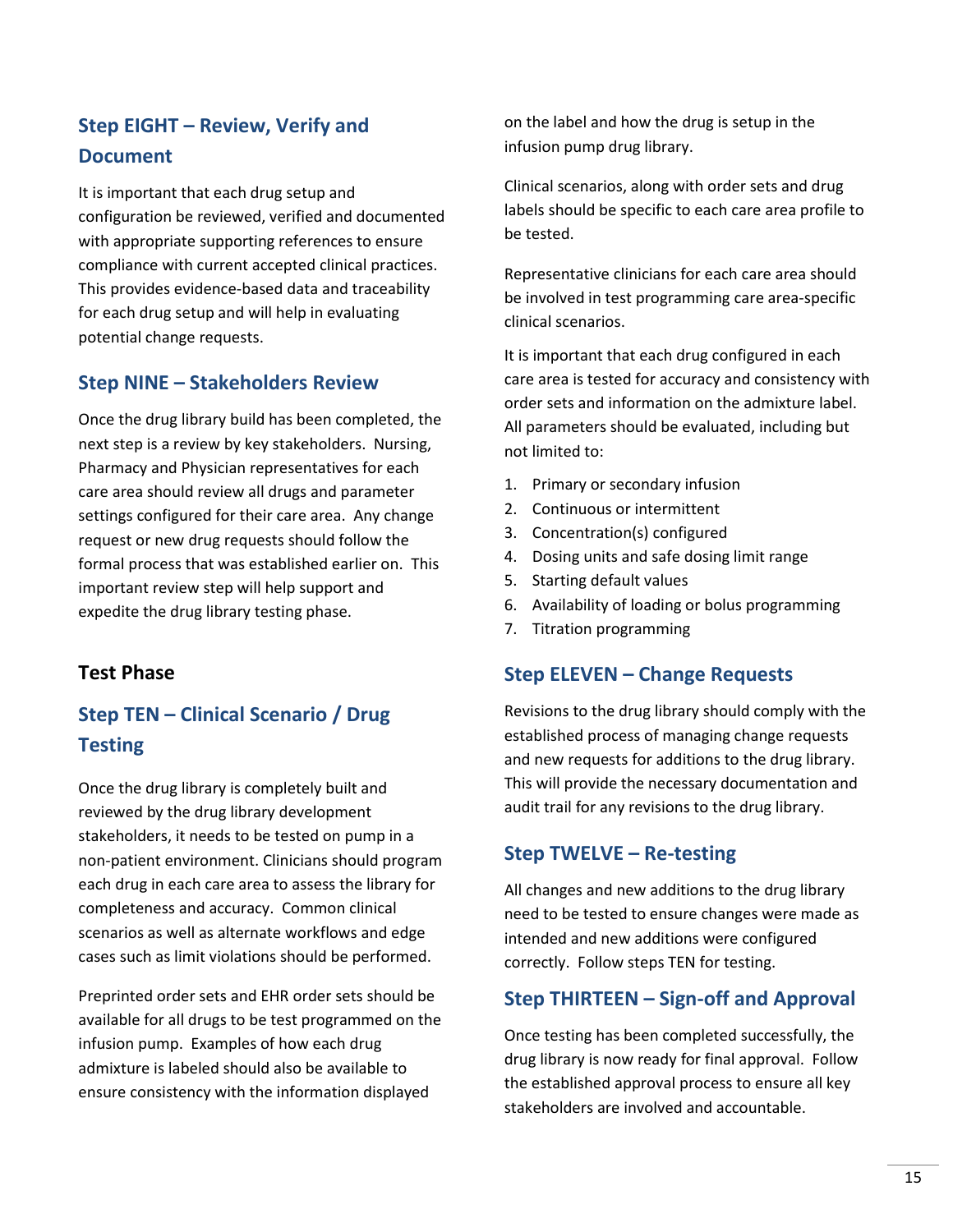### **Go-Live and Rollout Considerations**

Verify with the organization's IT resources and pump vendor regarding the following:

- Readiness of the wireless infrastructure
- Pump server's capacity to manage all infusion pumps within the organization
- Secure wireless connectivity between infusion pumps and pump server
- Transfer of drug library to full pump fleet

ISMP has identified the following key considerations for successful rollout of new infusion pumps:

- **Prioritize sequence of patient care areas** receiving the infusion pumps
- Select patient care areas with adequate staff and resources
- Select educators and champions from pilot units for subsequent units
- Super-users rounding on patient care areas to review any issues and evaluate process

### **EHR Integration Phase**

EHR interoperability with infusion pumps requires detailed planning and collaboration between multidisciplinary stakeholders, the pump vendor and the EHR vendor. A readiness assessment should be conducted to assess the technology infrastructure as well as the organization's competency with the use of the EHR system and the infusion pump system.

In this document, EHR integration refers specifically to integrating the IV administration/documentation process between the electronic health record system and infusion system. This interoperability between infusion pumps and the EHR allows for autoprogramming the infusion pump with an infusion order from the EHR system and auto-documenting

this infusion back into the EHR system. The following steps prepare your infusion system drug library for EHR integration.

# **Step ONE – Drug Mapping of EHR/Pump Drug Library**

It is critical that each drug in the infusion system drug library is linked to an identical drug from the EHR system. Each drug that is setup in the pump drug library must consider all aspects of the same drug in the EHR system, including drug naming convention, drug amount and volume (concentration), dosing units, rate and the patient care location of where this drug will be prescribed. Depending on the EHR system mapping criteria, each drug in the pump's drug library is required to be mapped to a corresponding EHR drug with the following key attributes; drug name, drug amount and volume (concentration) and dosing unit. Accuracy in mapping is critical to ensure safe and successful transfer of the patient infusion order from the EHR to the infusion pump in addition to compliance with auto-programming of infusion orders.

# **Step TWO – Auto-programming Workflow Validation**

It is critical to identify specific instances (with clinical use scenarios) when a pump can be autoprogrammed and when it cannot. Each clinical use scenario should be documented to include the expected workflow and any potential variability that could affect programming.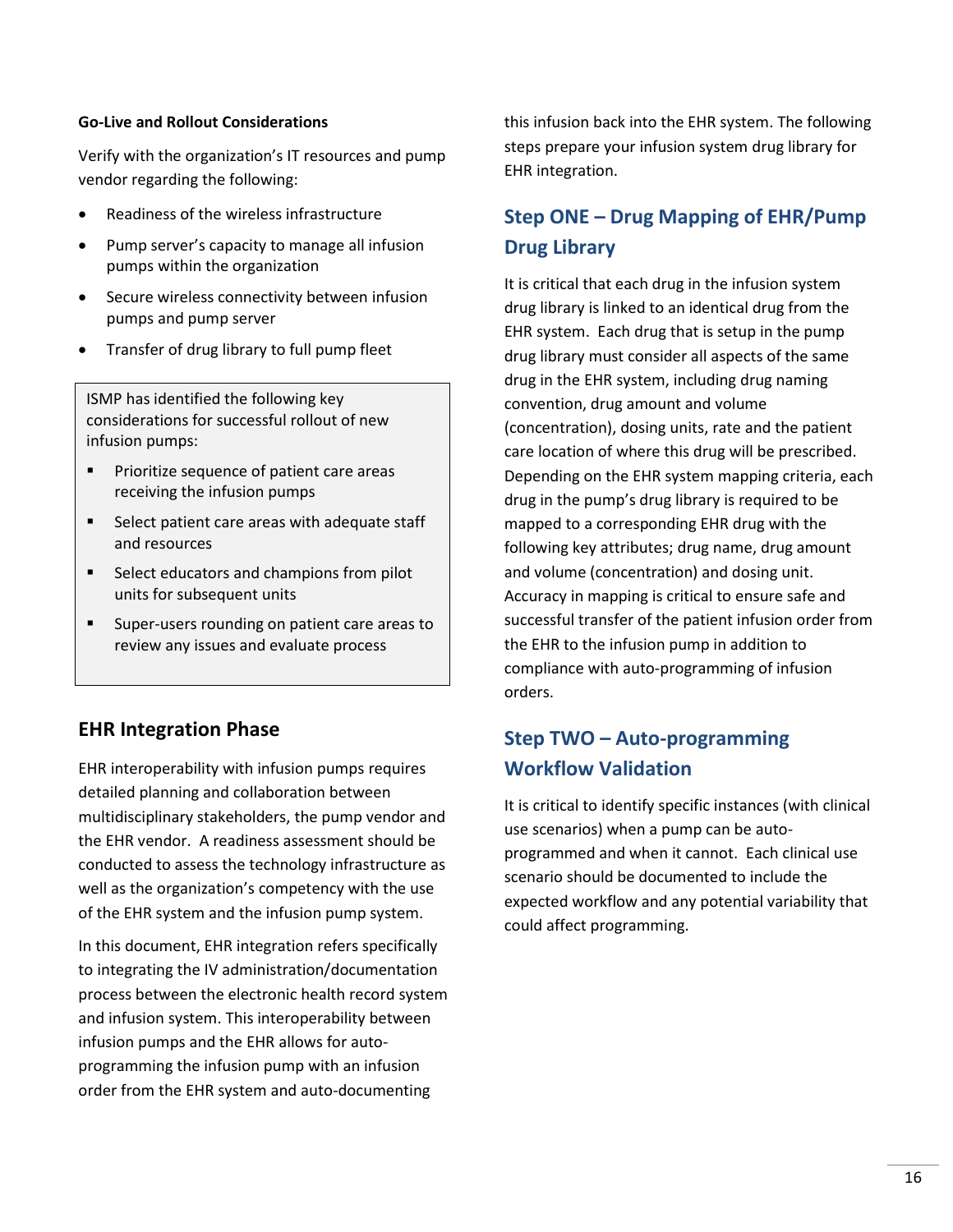Clinical use scenarios should include, but not be limited to:

- Initial programming
	- o Continuous infusions
	- o Intermittent infusions
	- o Weight-based, non-weight-based, BSA based
	- o Loading dose
	- o Manual edits to auto-programmed fields
- Mismatch drug order
- Safety dose limits violations
- Primary infusions and secondary infusions
- Bolus dose
- Dose/rate changes (titrations) during infusions
- Bag changes during infusions
- Back association of pump connecting the infusion pump with an infusion in progress to patient's order in the EHR for documentation.

# **Step THREE – Integrated Drug Order Testing**

The goal of this testing is to verify the accuracy of each drug record that is mapped between the EHR drug library and the pump drug library. This testing involves sending an infusion order for each drug from the EHR system to the infusion pump and verifying that all parameters are transferred correctly. In addition, once the infusion has started, the infusion data is sent back to the EHR's flowsheet and any infusion dashboard accurately (Figure 6). This testing must be performed for each drug that is mapped.

In addition, testing should be performed whenever software updates or IV medication orders changes are introduced for the EHR system or for the infusion pump system.

#### **Figure 6 Integrated drug order testing**



### **Step FOUR – Clinical Scenario Testing**

It is critical that all clinical use scenarios established in step two are tested thoroughly in a non-patient environment.

Representative clinicians for each care area should be the involved in executing their care area specific clinical use scenarios by performing all necessary steps required for auto-programming, including all interactions with the EHR system.

Testing of expected workflows and deviations will help identify failure modes that may occur and mitigations that are required. This testing will also help in designing the training program for all end users.

### **Step FIVE – Sign-off and Approval**

Once testing has been successfully completed and identified issues are addressed, the infusion system drug library is now ready to be implemented and integrated with the EHR system. Follow the established approval process to ensure all key stakeholders are involved and accountable.

Prior to going live with the system, full end-user training is required.